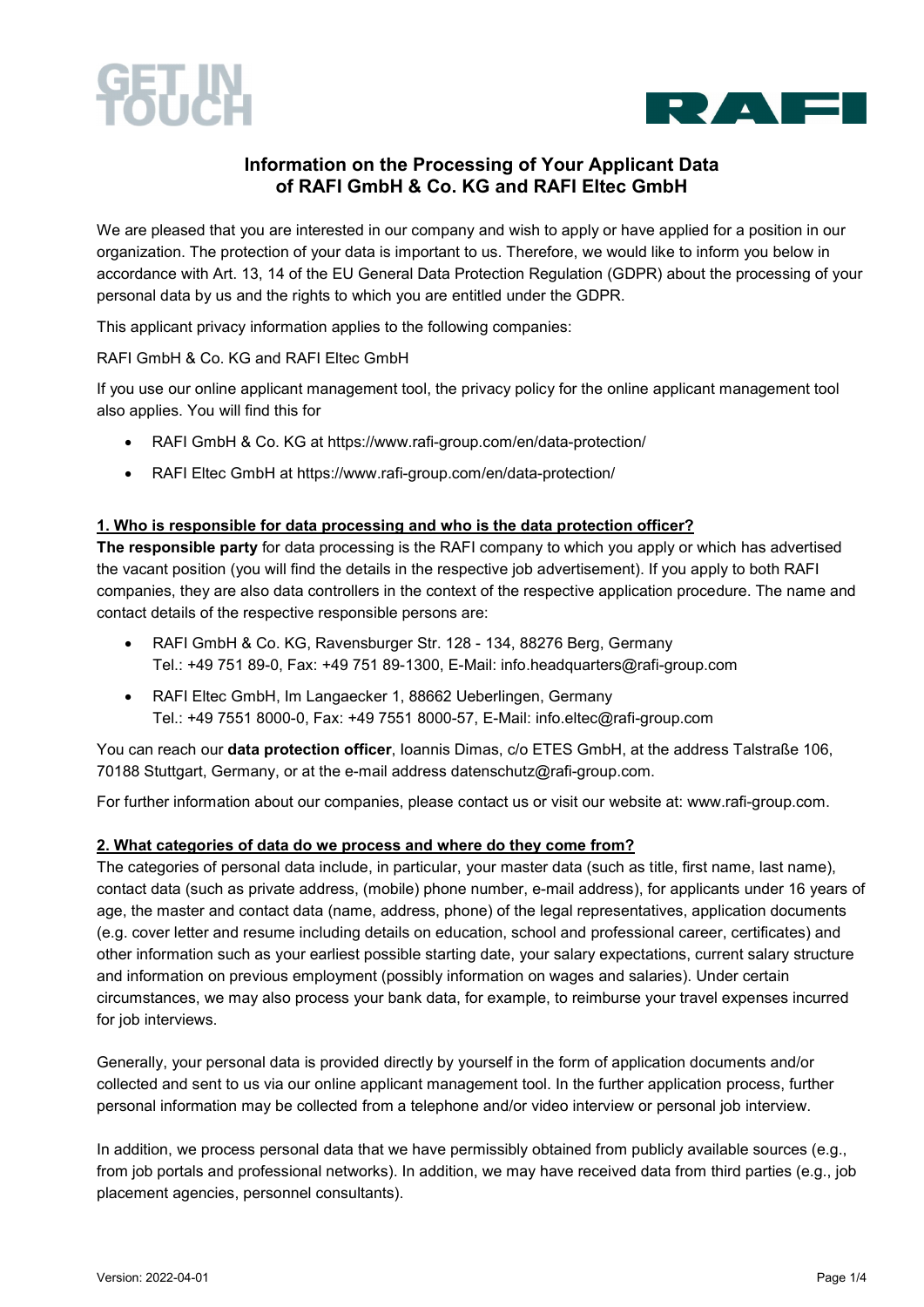# SETTIN<br>Kolikee



#### **3. For what purposes and on what legal basis is data processed?**

We process your personal data in compliance with the provisions of the GDPR and the German Federal Data Protection Act (BDSG) as well as all other relevant laws (e.g., Works Constitution Act (BetrVG), General Equal Treatment Act (AGG), etc.).

The data processing serves to process your application, i.e., in particular to communicate with you, to conduct interviews, to assess your skills and qualifications, to check your suitability for our position or, if applicable, for other eligible vacancies in our company, insofar as this is necessary for the decision on the establishment of an employment relationship with us. The primary legal basis for this is Article 88 (1) GDPR in conjunction with Section 26 (1) German Federal Data Protection Act (BDSG) and, if applicable, Article 6 (1) subpar. 1 letter b GDPR.

As special categories of personal data pursuant to Art. 9 (1) GDPR, we may process the indication of severe disability in the context of personnel selection. This is additionally done on the basis of Art. 9 (2) b GDPR, Art. 88 (1) GDPR in conjunction with Section 26 (3) German Federal Data Protection Act (BDSG).

In addition, your separate consents pursuant to Article 6 (1) (1) (a), Article 7 GDPR and Article 88 (1) GDPR in conjunction with Section 26 (2) German Federal Data Protection Act (BDSG) may be used as a data protection permission provision.

We also process your data in order to be able to fulfill our legal obligations, in particular in the area of the General Law on Equal Treatment (AGG). This is done on the basis of Art. 88 (1) GDPR in conjunction with Section 26 German Federal Data Protection Act (BDSG) and, if applicable, Art. 6 (1) subpar. 1 letter c GDPR. For example, due to the European anti-terrorism regulations 2580/2001 and 881/2002, we are obliged to check your data against the so-called "EU terror lists" to ensure that no funds or other economic resources are made available for terrorist purposes.

Where necessary, we also process your data on the basis of Art. 6 (1) subpar. 1 letter f GDPR in order to protect legitimate interests of ours. This is the case, for example, if the data should be necessary to defend asserted legal claims against us arising from the application process. Our legitimate interest is, for example, the duty to provide evidence in proceedings under the General Equal Treatment Act (AGG). In the corporate group, our legitimate interests also include purposes of Group management, internal communication, and other administrative purposes. You can request further information on the balancing test using the contact information above.

If an employment relationship is established between you and us, we may, in accordance with Art. 88 (1) GDPR in conjunction with Section 26 (1) German Federal Data Protection Act (BDSG), further process the personal data already received from you as part of the application process for the purposes of the employment relationship, insofar as this is necessary for the implementation or termination of the employment relationship or for the exercise or fulfillment of the rights and obligations of the employee representative body resulting from a law or a collective agreement, a works or service agreement (collective agreement).

#### **4. Who receives your data?**

Within our company, only those persons and departments will receive personal data from you that require the data for the proper conduct of the application process, e.g. the works council, the supervisor or department head, the human resources manager and, if applicable, other personnel decision-makers for the respective open position in our company, and, if you have (voluntarily) indicated that you are a severely disabled person, also the representative for employees with disabilities.

The processors we use may also receive data for the aforementioned purposes. They have been carefully selected and commissioned by us, are bound by our instructions, and are regularly monitored. The (categories of) recipient(s) who process data on our behalf will be provided by us on request. If you use our online applicant management tool, your data will be processed by our service provider softgarden e-recruiting GmbH, Tauentzienstr. 14, 10789 Berlin on our behalf.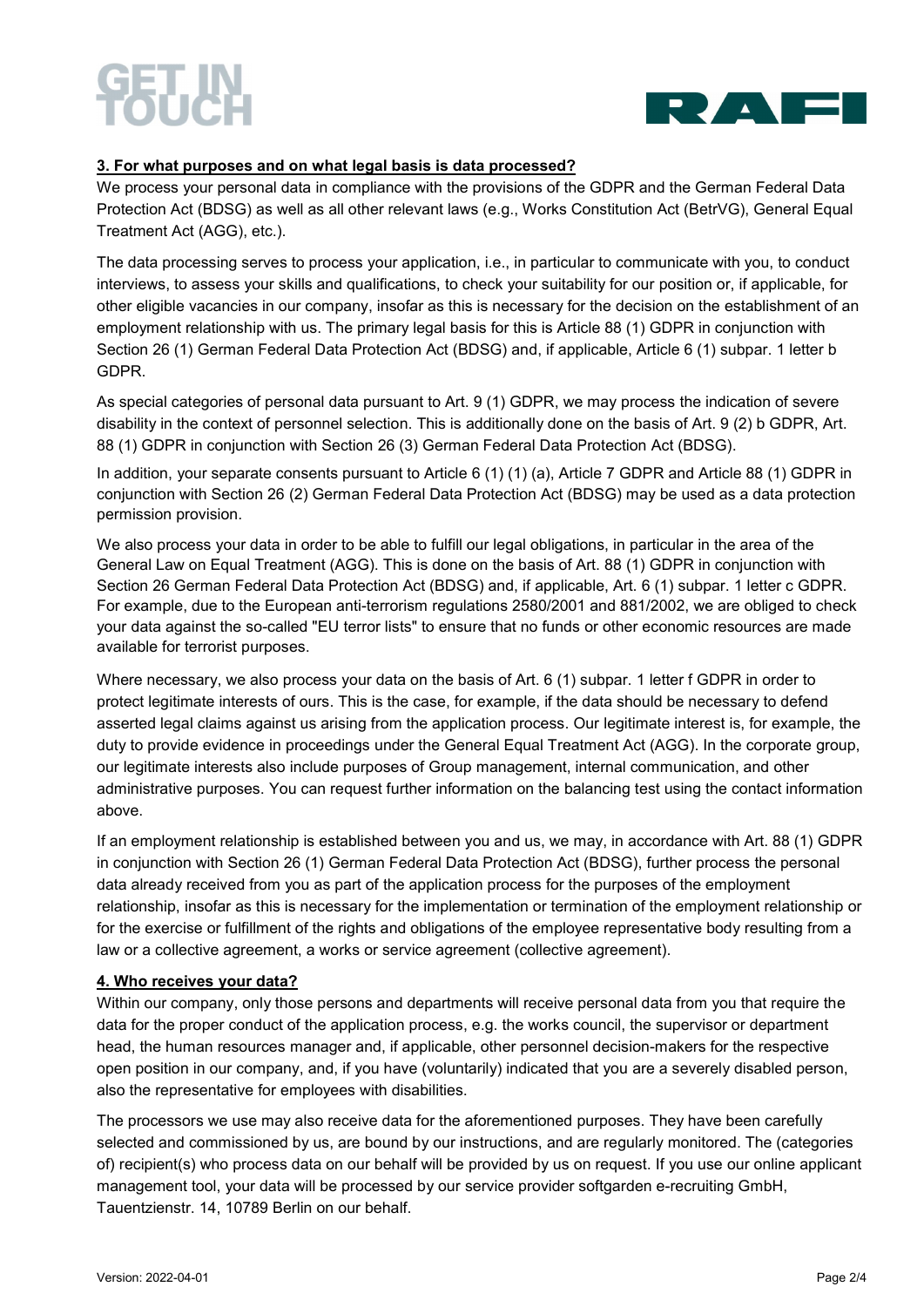# 7517



We do not otherwise transfer your data to third parties without your consent. In a few exceptional cases, it may be necessary to pass on personal data to external bodies, such as public bodies (authorities and offices, etc.).

#### **5. Will your data be transferred to a third country?**

We do not intend to transfer your data to recipients in so-called third countries, i.e., countries outside the European Union (EU) or the European Economic Area (EEA) or to international organizations.

#### **6. How long will your data be stored?**

We delete your personal data as soon as they are no longer required for the purposes stated above. In the event of non-employment, we will delete your data no later than six months after the end of the application process or rejection by us or withdrawal of the application by you, whichever is earlier, unless longer storage is necessary for the defense of legal claims. If you give us your consent to store your data for a longer period, we will include your data in our talent pool in order to inform you at a later date about a possibly suitable position in our company. We will write to you after 12 months to ask whether you would still like to be part of the talent pool. If a new application process takes place during this period, this may lead to an extension of the storage period as described above for the application process. Furthermore, we may store your personal data for as long as we are required to do so by law.

#### **7. What data protection rights can you assert as a data subject?**

With regard to the processing of personal data concerning you, you are entitled to the following rights against us under the legal conditions:

- Right to information about the data stored about you in accordance with Art. 15 GDPR;
- Right to correction or deletion of your data under the conditions of Art. 16 and Art. 17 GDPR;
- Right to restrict the processing of your data according to Art. 18 GDPR;
- Right according to Art. 20 GDPR to have the data provided by you handed over in a structured, common, and machine-readable format and to have this data transferred to another responsible party (right to data portability), provided that the further prerequisites of Art. 20 GDPR are met;
- Right to revoke at any time any consent granted to us under data protection law pursuant to Art. 7 (3) GDPR. The lawfulness of the processing carried out on the basis of the consent until the revocation remains unaffected. A request for deletion is equivalent to the aforementioned revocation.

#### **Right of Objection**

**If we process your data to protect legitimate interests pursuant to Art. 6 (1) subpar. 1 letter f GDPR, you may object to this processing on grounds arising from your particular situation pursuant to Art. 21 GDPR. We will then no longer process your personal data unless we can demonstrate compelling legitimate grounds for the processing that override your interests, rights and freedoms, or the processing serves to assert, exercise or defend legal claims.**

You can find detailed information about your rights here under the section "Your data subject rights". To assert your rights, please contact us or our data protection officer using the contact details listed in section 1.

#### **8. Where can you file a complaint?**

You have the possibility to address a complaint to the data protection officer mentioned above or to a data protection supervisory authority according to Art. 77 GDPR.

The data protection supervisory authority responsible for us is:

LfDI Baden-Wuerttemberg, Dr. Stefan Brink, P.O. Box 10 29 32, 70025 Stuttgart, Germany or Lautenschlagerstrasse 20, 70173 Stuttgart, Germany.